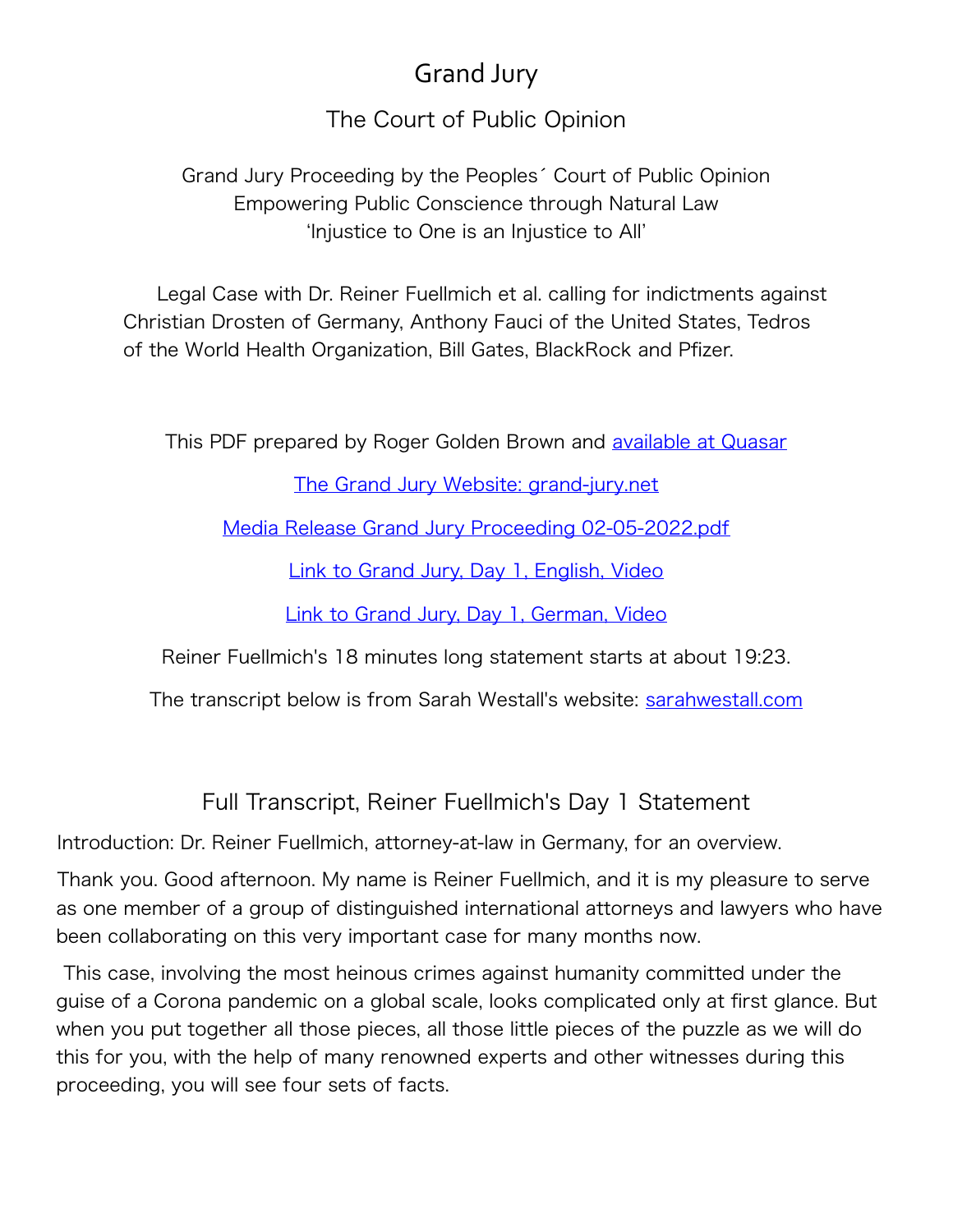One. There is no Corona pandemic, but only a PCR test plandemic fueled by an elaborate psychological operation designed to create a constant state of panic among the world's population. This agenda has been long planned. It's ultimately unsuccessful precursor was the swine flu, some 12 years ago.

And it was cooked up by a group of super rich, psychopathic and sociopathic people who hate and fear people at the same time, have no empathy, and are driven by the desire to gain full control over all of us, the people of the world. They are using our governments and the mainstream media, both of which they literally own, to convey their panic propaganda 24/7.

Two. The virus itself can be treated safely and effectively with vitamin C, D, zinc, et cetera, and also with off-label use of ivermectin hydroxychloroquine, et cetera. But all these, not alternative methods of treatment but real methods of treatment, were banned by those who are using the guise of this plandemic to push their ultimate goal, which is to get everyone to receive the, as we will show in this proceeding, not only ineffective but highly dangerous, yes, lethal, experimental injections.

Three. The same people who made the swine flu, which ultimately turned out to be a mild flu, into a pandemic 12 years ago, by first changing the definition of what a pandemic is, and then creating panic, created this Corona pandemic. The swine flu was their first real attempt at creating a pandemic.

And just as one of its purposes then, was to divert our attention from the blatantly fraudulent activities of their financial industry, more aptly to be called a financial mafia, which had become visible through the Lehman crisis, this is also one of their major purposes of this Corona plandemic, now.

## Another Speaker:

## An enactment of a criminal grand jury against some of the perpetrators-

Had we taken a closer look then, during the Lehman crisis, instead of blindly believing our government's promises that the perpetrators of those financial crimes will be held liable, we would've seen then that they had been looting and plundering our public coffers for decades. And we would've seen that our governments are not our governments anymore.

Rather, they have been taken over by the other side, through their main platform, the World Economic Forum, which had started to create their own global leaders through their Young Global Leaders program as early as 1992, two of the first graduates being Angela Merkel and Bill Gates. And we would've understood already then, what we will show you now through this proceeding, these financial crimes went unchallenged by our politicians because they're aiding and abetting those who commit them and profiting from these crimes.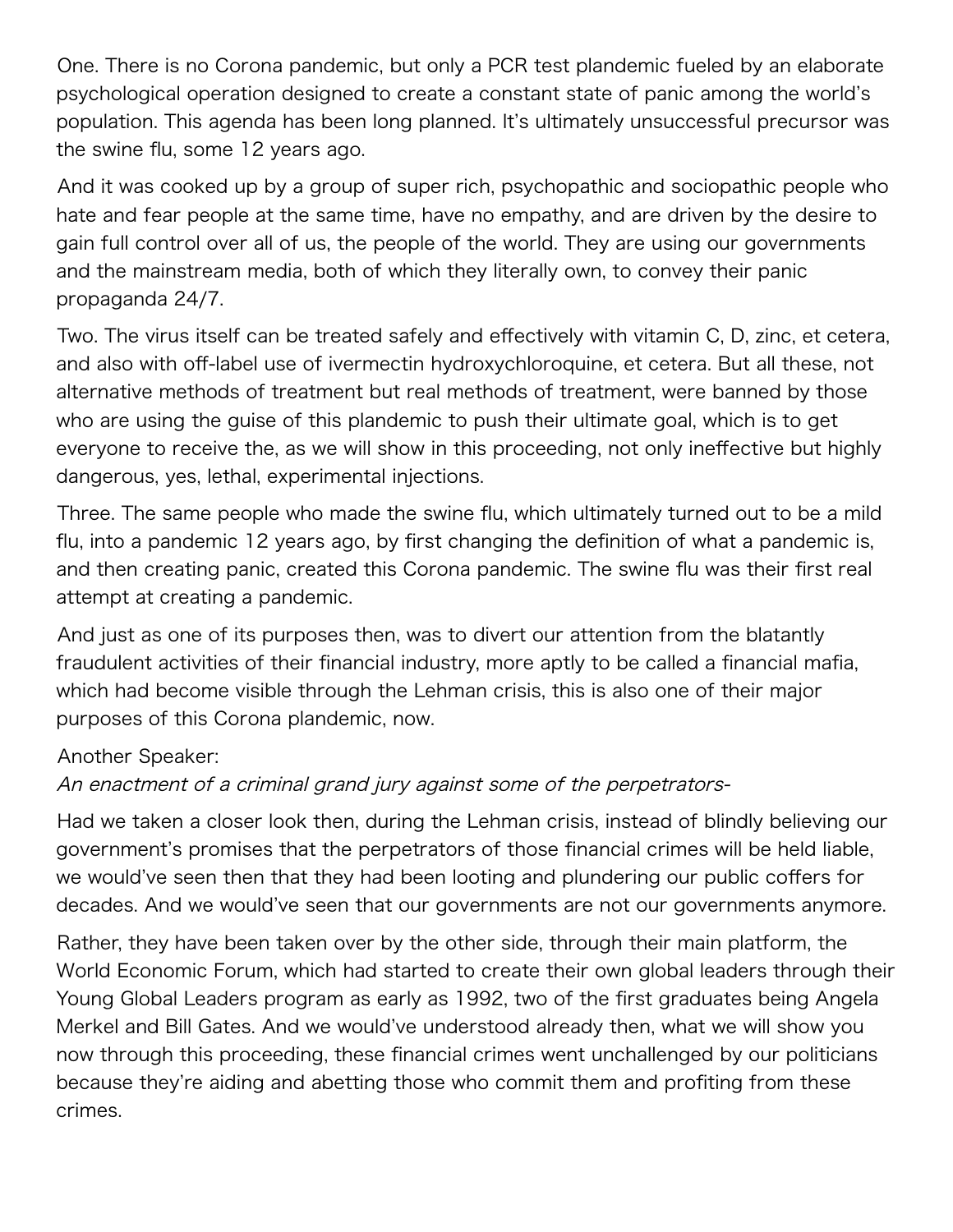Four. Ultimately however, we will show to you, the jury, that the other side's main purpose is to gain full and complete control over all of us. This involves the finalization of their looting and plundering by deliberately destroying our small and medium size businesses, retail businesses, hotel and restaurants, so that platforms such as Amazon can take over.

And this involves population control, which in their view requires both a massive reduction of the population and manipulating the DNA of the remaining population with the help, for example, of mRNA experimental injections.

But it also requires in their view, the deliberate destruction of democracy, of the rule of law and of our constitutions through chaos, so that ultimately we will agree to losing our national and cultural identities, and instead will accept a one world government under the UN, which is now under the full control of them and their World Economic Forum. A digital passport through which each and every move is monitored and controlled, and one digital currency, which we will only be able to receive from one world bank, theirs, of course.

At the conclusion of the case and after you have heard all the evidence, we are confident that you will recommend indictments against all six putative figurehead defendants, Christian Drosten of Germany, Anthony Fauci of the United States, Tedros of the World Health Organization, Bill Gates, BlackRock and Pfizer.

Ladies and gentlemen, this case is about a long planned agenda of a group of ultra-rich people and their financial mafia, based in the City of London and on Wall Street, to use a pseudo-pandemic as a guise behind which, while our attention is on the pandemic, they want to complete their decades-long efforts to gain full and complete control over all of us.

There are numerous platforms on which this group has been meeting and discussing this agenda, but the most important one is that of the World Economic Forum, which was invented in 1971 by a then 33 year old Klaus Schwab. Its members are a 1000 global corporations with at least \$5 billion in annual sales, politicians, media representatives, scientists, and other so-called high profile personality. They meet once a year in Davos, but there are other such meetings, for example, in China.

And since 1992, they have created and presented to us their own group of political leaders for the world. Among the first graduates, as I mentioned before, are Angela Merkel and Bill Gates in 1992. Others are Sebastian Kurz, up until recently chancellor of Austria, Justin Trudeau, prime minister of Canada, Jacinda Ardern, prime minister of New Zealand, Francois Macron, president of France, and many, many more.

This group, which is now called the Davos clique is openly, the publication, The Great Reset by Klaus Schwab, is one of the most important sources for this information, promoting the shifting of the world's assets to this group of super rich people, so that in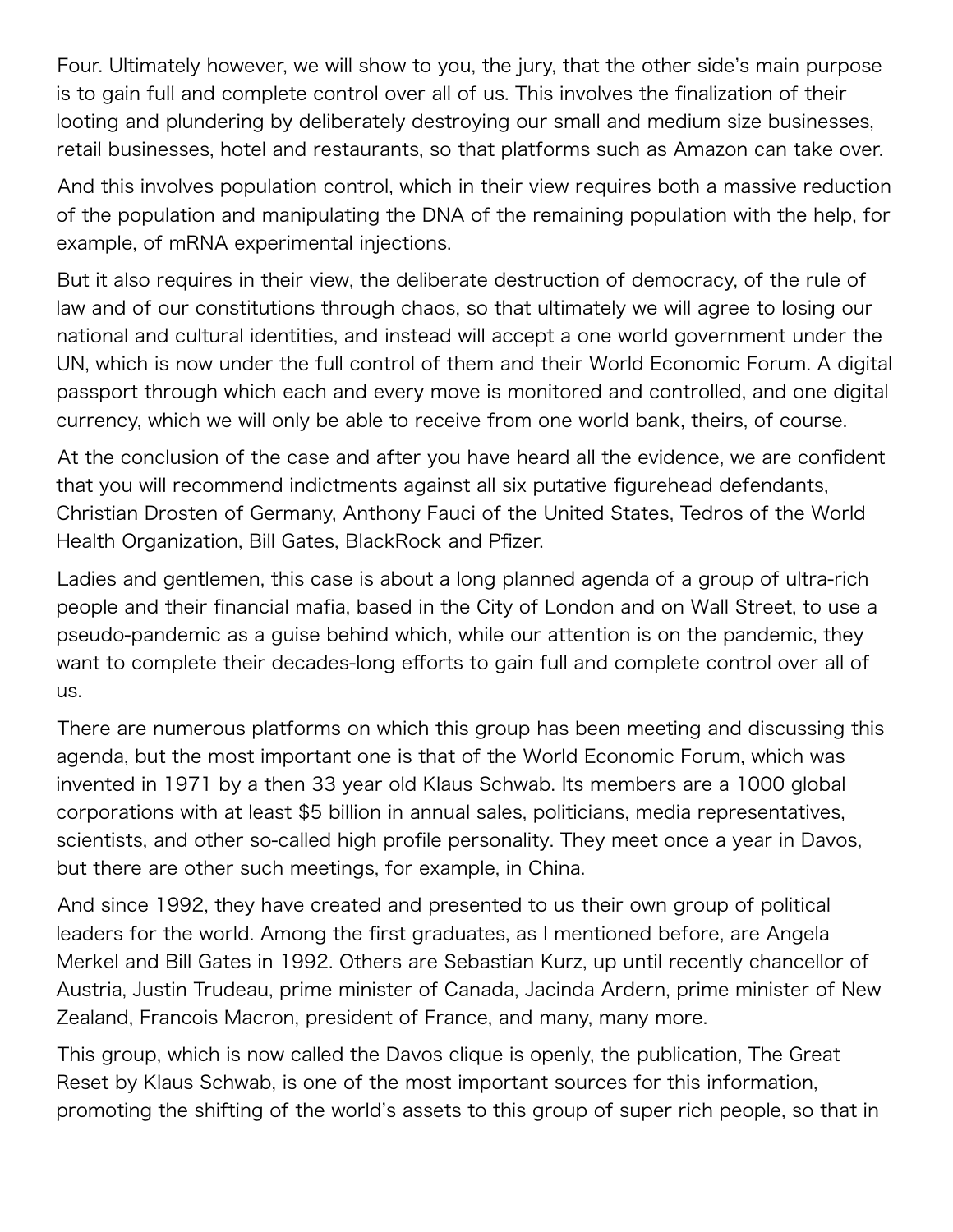2030 ordinary people will own nothing and be happy, as it explicitly states there, under their one world government with a digital currency given to us by their one world bank.

And they're also openly promoting in close cooperation with people like the putative defendant, Bill Gates, the Rockefellers and others, the drastic reduction of the world's population and the manipulation of the remaining population's DNA, all the way into transhumanism.

Their most important goal is however, the controlled, by them of course, implosion of the completely looted financial system and simultaneous introduction of a digital currency issued by one world bank controlled by them. And just as important, the introduction of a world government under the UN, which has come under their full control in 2019.

For this purpose, they have made concrete plans for this Corona plandemic, since at least the spring of 2001, Operation Dark Winter, followed by another such rehearsal, the Lockstep Exercise by the Rockefeller Foundation in 2010. Finally, Event 201 in October 2019 in New York at a concert [crosstalk 00:08:38].

These experts will tell us how right from the start, members of the jury, we will call a number of different, highly renowned, expert witnesses from all walks of science, but also witnesses who will testify to the damage that they suffered as a result of getting the experimental injections in this trial.

After our opening statements, we will start off in a week from now, by calling a former member of the US military, James Bush, who participated in Operation Dark Winter in 2001, former members of the British intelligence services, Brian Garisch and Alex Thompson, and investigative journalists, Whitney Webb and Matthew Erit, former World Health Organization employees and advisors, Dr. Sylvia Barendt and Dr. Astrid Stuckelberger.

They will explain to us the historical and geopolitical background of what we are confronted with, and they will show to us how this agenda has been planned for at least 20 years, starting with Operation Dark Winter in 2001, and some 10 years later, the Lockstep scenario by the Rockefeller Foundation, ending with the dress rehearsal, Event 201, in October 2019.

And the end they will explain how, when there were no cases which they needed to declare a public health emergency of international concern, they created them by having defendant, Drosten, invent the story of asymptomatic infections which don't exist, and how this PCR test can detect through mass screening of perfectly healthy people, those who are infected. A lie, as we will show.

We will continue with the next group of witnesses, Dr. Wolfgang Wodarg, an experienced lung specialist and former member of the German Bundestag and the Council of Europe,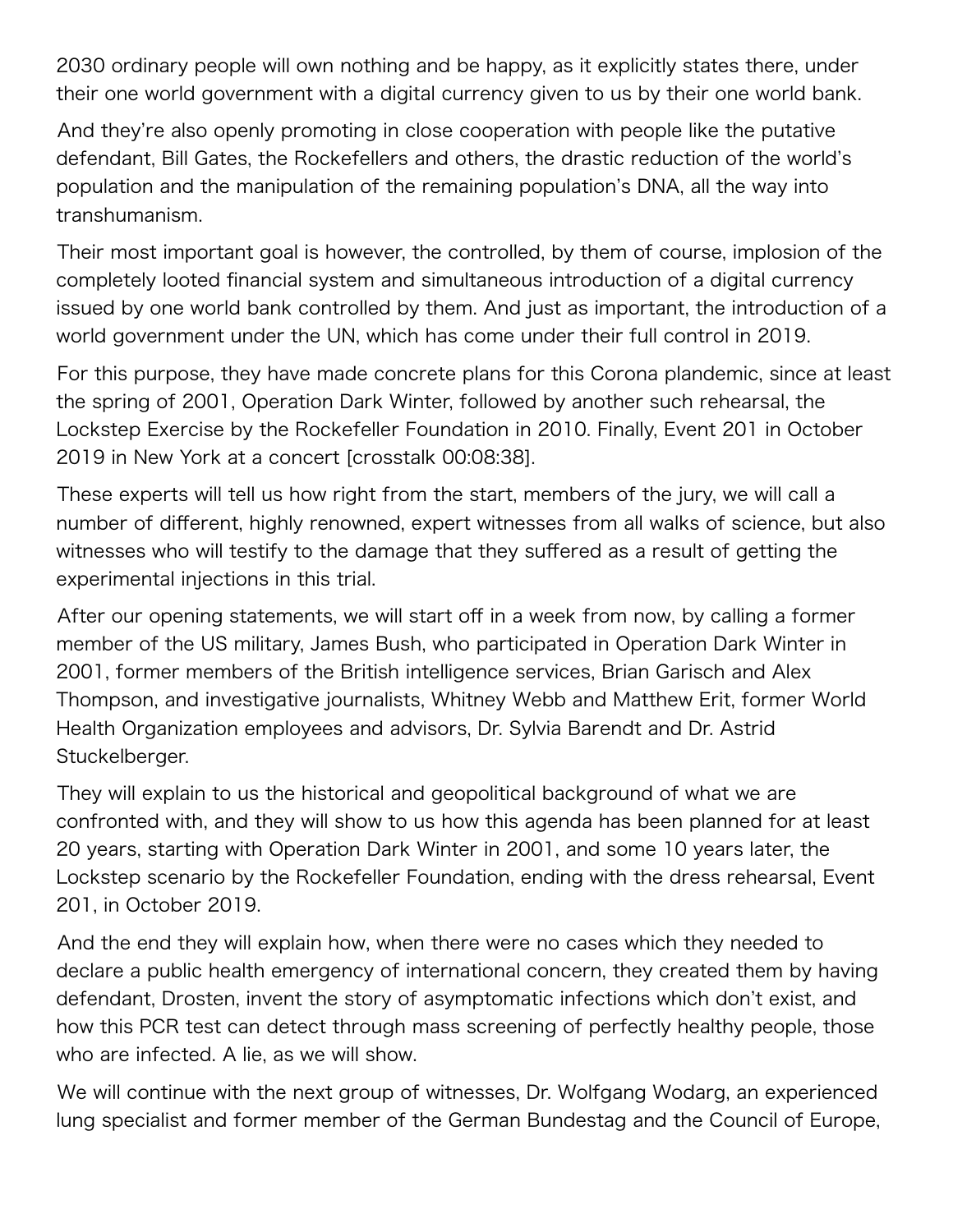who managed to expose the other side's first attempt at a pandemic, the swine flu of 12 years ago, as a mild flu. Professor Ulrike Kammerer, a biologist from Wurzburg University. Dr. Mike Eaton, former vice president of Pfizer. Dr. Sylvia Barendt, Dr. Astrid Stuckelberger, professor Dolores Cahill of Dublin University. Professor Antonietta Gatti from Italy. Professor Berkholtz from Germany.

These experts will explain to us what is behind the legend of the Wuhan wet market outbreak. They will show that the virus is no more dangerous than the common flu. The PCR test cannot tell us anything about infections, but is the only basis for all anti-Corona measures, including the ultimate measure, the so-called vaccines and the so-called vaccines are not only ineffective, but extremely dangerous.

Regardless of the natural or manmade origin of the virus, our immune system is perfectly well capable of dealing with the virus, as evidenced by an infection fatality rate of between 0.14 and 0.15, or even less, percent. There was no excess mortality anywhere until the experimental injections started. There were not even any cases in early 2020.

However, they needed cases in order to declare a public health emergency of international concern as this was the only basis on which it would be possible, according to their own made up rules, which all governments of the member states of the World Health Organization had agreed to, to use untested new drugs, the experimental injections, on people.

After a first failed attempt at announcing this public health emergency of international concern, because there were no cases, they tried again in late January 2020 after they had created cases with the help of that now infamous Drosten PCR test, and announced this public health emergency of international concern, two weeks later. We will hear from these experts that these cases were almost all false positive test results, nothing else.

The next group of experts are Dr. Thomas Binder from Switzerland, Dr. Brian Artis from Texas, Dr. Shankara Chetty from South Africa and Dr. Wolfgang Wodarg from Germany, and John O'Looney, undertaker from England. These experts will tell us how right from the start we were witnessing a deliberate, completely senseless banning of normal, effective, and safe methods of treatment of respiratory diseases, and instead, a mandate of treatments that must now be considered serious medical malpractice. Intubation, Remdesivir, Midazolam.

John O'Looney will explain how he first, believing the other side's allegations about a pandemic, even helped the BBC in pushing their panic propaganda until he realized, how under the guise of the pandemic, people were intentionally being killed.

We will then call the next group of experts, including professor Alexandra Oriencourt from France, Dr. Mike Eaton, professor Sucharit Bhakdi from Germany, professor Luc Montagnier from France, Dr. Vanessa Schmidt-Kruger from Germany, Dr. Robert Malone,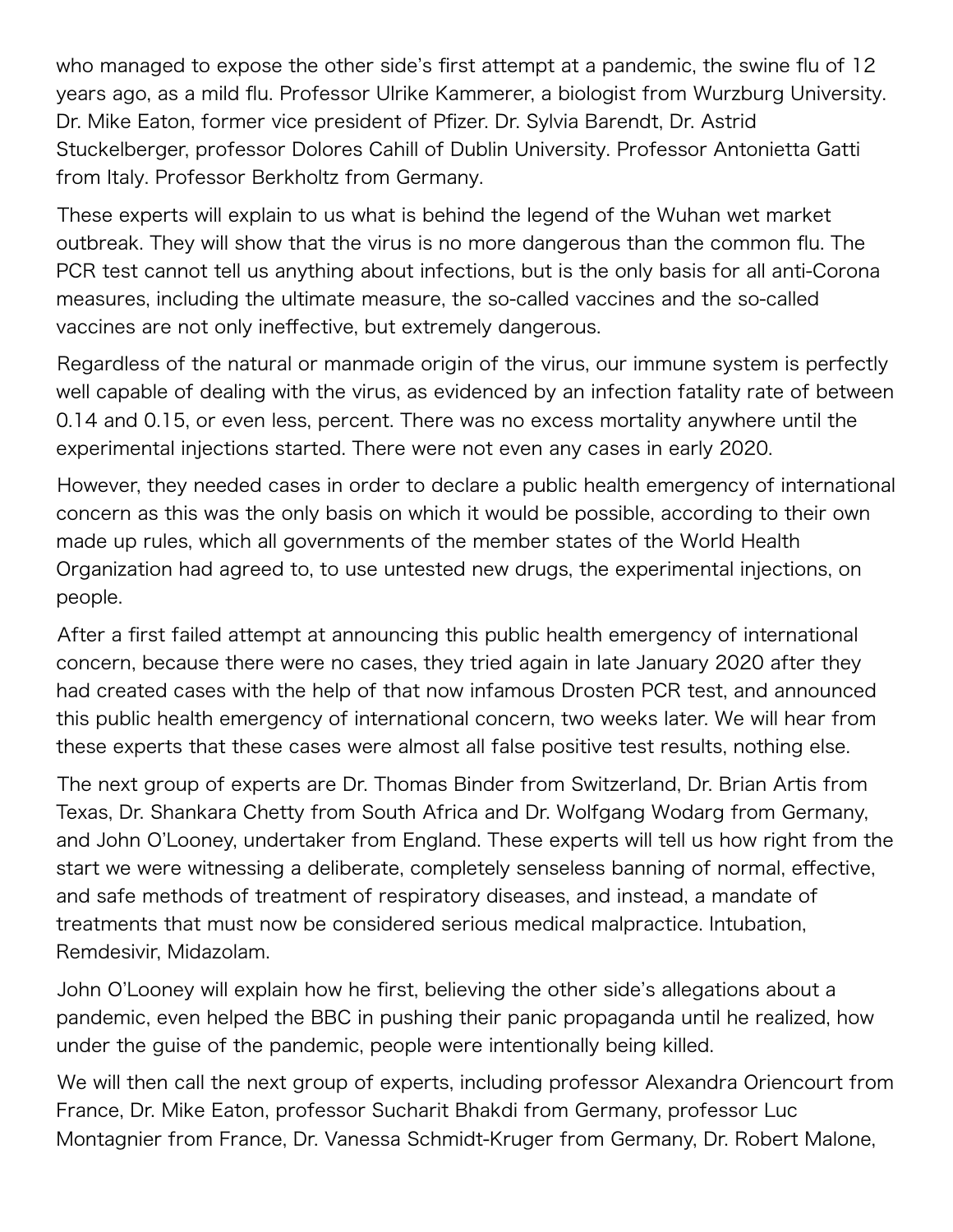inventor of the mRNA vaccine technique from the US, and professor Anna Burkhardt, pathologist, from Germany.

They will show us, that while the virus did not cause any excess mortality, it has a survival rate of 99.97%, the shots are now killing people and have been causing excess mortality of up to 40% since September, as a result of a poisoning with a spike protein and of shutting off our immune system.

Dr. Mike Eaton will tell us how a group of scientists has even found concrete evidence that the makers of the vaccines are experimenting with lethal dosages to see how the lethal side effects can be manipulated in such a way that the population will not immediately understand what is happening.

The next group of experts will explain to us how it could have come to this. This group includes professor Mattias Desmet from Belgium, Dr. Aryan Billerand from France, Dr. Meredith Miller from the US, professor Harald Walach from Germany and Stephan Cohen, employee of the German department of the interior.

These experts will walk us through how the other side, after having established the public health emergency of international concern, in quick succession introduced us to the lockdown, the nonsensical and dangerous mask mandates, and the very harmful, both physically and psychologically, social distancing, until they arrived at their ultimate goal, the ineffective and dangerous, even lethal, injections.

And they will explain to us in detail how our acquiescence to all this was made possible through a gigantic psychological operation whose panic message we kept receiving through the mainstream medias and our politicians, both owned by the other side, relentless propaganda.

The next group of experts includes Leslie Manukian, a former investment banker from the US, Naomi Wolfe, journalist and author from the US, Ernst Wolfe, a German economist, professor Christian Kreiss, German economist, professor Holger Reichel, a German economist, and Marcus Kroll, a German economist.

This part of the proceeding will have these experts explained to us in great detail about the intentional destruction of our economies, and how the other side is working on a controlled crash of the financial system to both get away with the crimes that they have already committed over the past decades, looting and plundering our public coffers until there's nothing left, and to introduce a one world bank and digital currency, plus digital passport.

The final group of experts include Matthew Erit, an investigative journalist from Canada, Vera Scheraff, a Holocaust survivor, Ilana Rachel Daniel from Israel, rabbi Smith from New York, Patrick Wood, an expert on technocracy, from the US, Avita Livney from Israel.